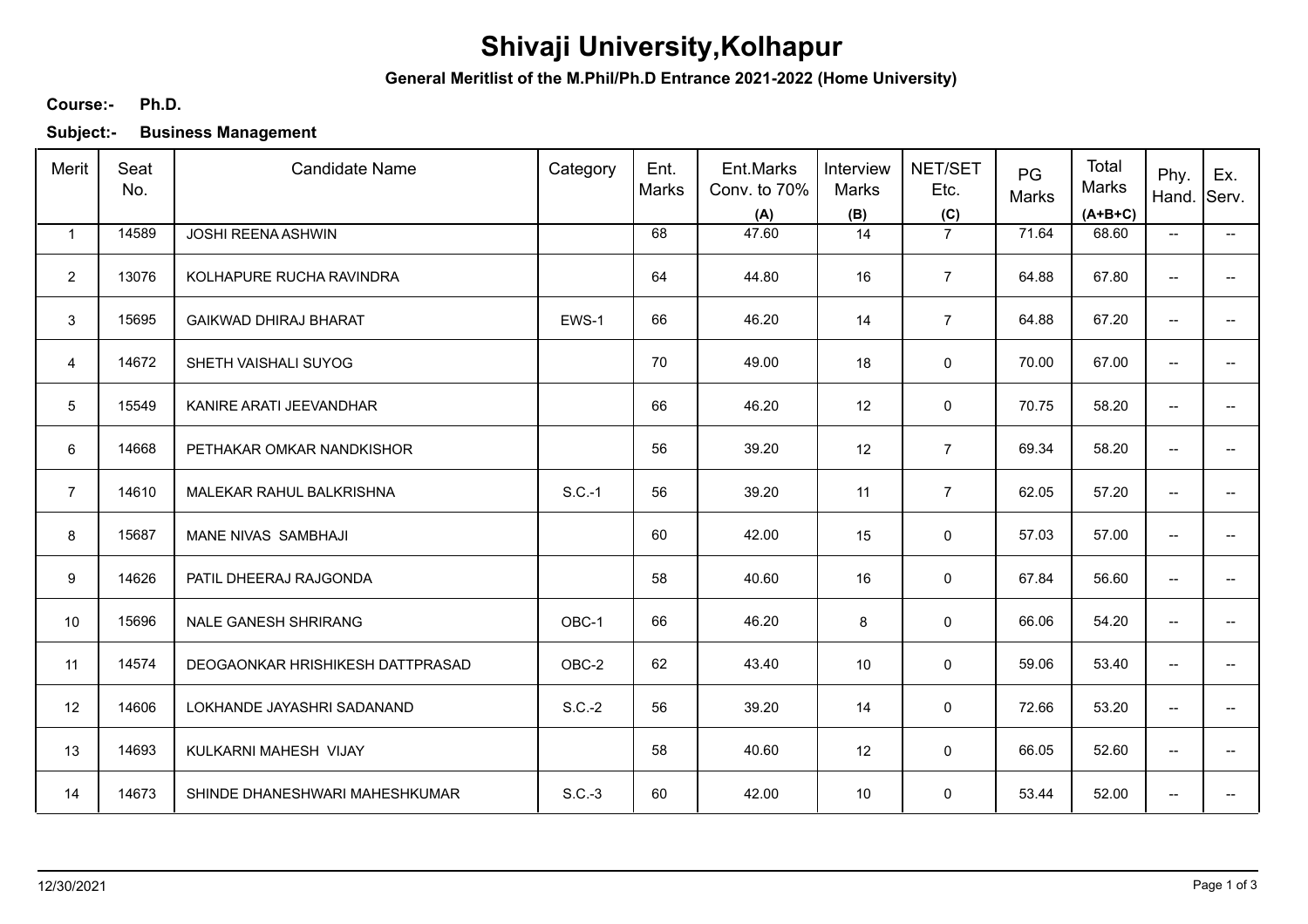# **Shivaji University,Kolhapur**

**General Meritlist of the M.Phil/Ph.D Entrance 2021-2022 (Home University)**

### **Ph.D. Course:-**

**Subject:- Business Management**

| Merit | Seat<br>No. | <b>Candidate Name</b>    | Category  | Ent.<br>Marks | Ent.Marks<br>Conv. to 70%<br>(A) | Interview<br>Marks<br>(B) | NET/SET<br>Etc.<br>(C) | PG<br>Marks | Total<br>Marks<br>$(A+B+C)$ | Phy.<br>Hand.                       | Ex.<br>Serv.             |
|-------|-------------|--------------------------|-----------|---------------|----------------------------------|---------------------------|------------------------|-------------|-----------------------------|-------------------------------------|--------------------------|
| 15    | 13085       | DHUMALE SHIKHA SANJAY    | $S.C.-4$  | 64            | 44.80                            | $\overline{7}$            | $\mathbf 0$            | 65.31       | 51.80                       | $\overline{\phantom{a}}$            | $\overline{\phantom{a}}$ |
| 16    | 13075       | KHOPKAR POOJA SACHIN     | OBC-3     | 52            | 36.40                            | 14                        | $\mathsf 0$            | 65.31       | 50.40                       | $\overline{\phantom{a}}$            | --                       |
| 17    | 14644       | SAWANT MAYURI BAPU       |           | 58            | 40.60                            | 8                         | $\mathsf 0$            | 62.03       | 48.60                       | $\overline{\phantom{a}}$            | --                       |
| 18    | 14599       | KAREKAR ROHIT RAMESH     |           | 58            | 40.60                            | 8                         | $\mathbf 0$            | 60.00       | 48.60                       | $\overline{\phantom{a}}$            | --                       |
| 19    | 14627       | PATIL POONAM PANDURANG   |           | 52            | 36.40                            | 11                        | $\mathbf 0$            | 71.38       | 47.40                       | $\overline{\phantom{a}}$            | --                       |
| 20    | 14664       | KAMBLE JYOTI SAHADEV     | $S.C.-5$  | 56            | 39.20                            | 8                         | $\mathbf 0$            |             | 47.20                       | $\overline{\phantom{a}}$            | $\overline{\phantom{a}}$ |
| 21    | 14611       | MANER JAMIL SATTAR       |           | 54            | 37.80                            | 9                         | 0                      | 63.77       | 46.80                       | $\overline{\phantom{a}}$            |                          |
| 22    | 14666       | PATIL MITALI VIKRANTSINH |           | 52            | 36.40                            | 10                        | 0                      | 63.16       | 46.40                       | $\overline{\phantom{a}}$            |                          |
| 23    | 14640       | REPE VIKRAM DEEPAK       |           | 50            | 35.00                            | 11                        | 0                      | 64.94       | 46.00                       | ÷                                   |                          |
| 24    | 14705       | SHINDE MILIND MARUTI     |           | 52            | 36.40                            | 9                         | 0                      | 60.09       | 45.40                       | $\overline{\phantom{a}}$            | --                       |
| 25    | 13086       | TIBE SHITAL VIJAY        | $NT(C)-1$ | 50            | 35.00                            | 10                        | $\mathsf 0$            | 68.25       | 45.00                       | $\overline{\phantom{a}}$            | --                       |
| 26    | 13080       | PATIL MANSING SOPAN      | OBC-4     | 50            | 35.00                            | 10                        | 0                      | 65.81       | 45.00                       | $\overline{\phantom{a}}$            | --                       |
| 27    | 15684       | KANDURKAR AADITYA ANANDA | EWS-2     | 52            | 36.40                            | 8                         | $\mathbf 0$            | 68.81       | 44.40                       | $\overline{\phantom{a}}$            | $\overline{\phantom{a}}$ |
| 28    | 14675       | YADAV SUSHMITA YASHWANT  | OBC-5     | 48            | 33.60                            | 8                         | 0                      | 62.63       | 41.60                       | $\hspace{0.05cm}$ $\hspace{0.05cm}$ |                          |